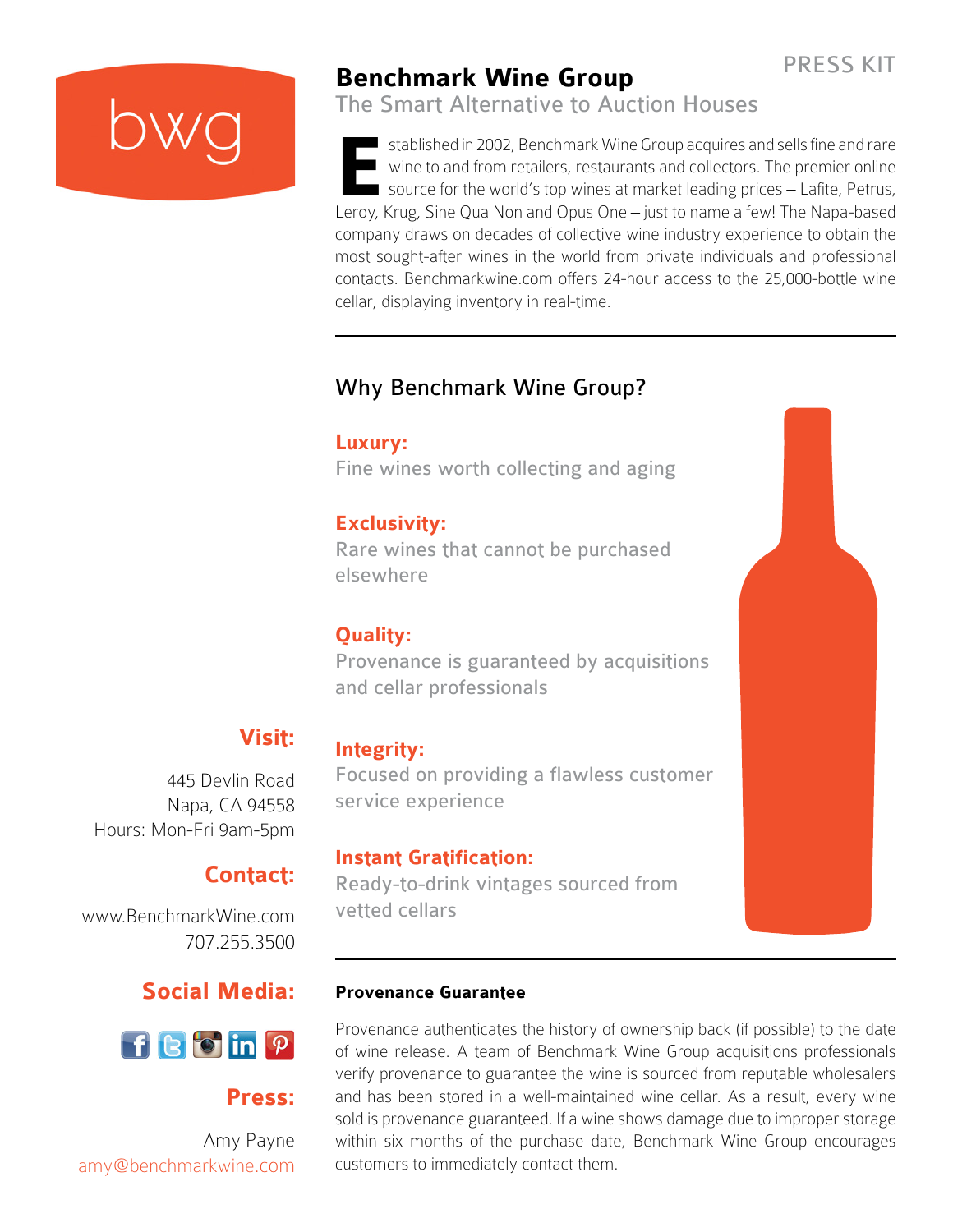### PRESS KIT

## **Narrative**

Becoming Benchmark Wine Group

enchmark Wine Group has become the country's largest rare wine retailer and wholesaler specializing in back-vintage wine from impeccable private sources. Since its founding in 2002, it has become the smart alternative enchmark Wine Group has become the country's largest rare wine retailer<br>and wholesaler specializing in back-vintage wine from impeccable private<br>sources. Since its founding in 2002, it has become the smart alternative<br>to a collection demonstrates Benchmark Wine Group's focus on provenance.

Benchmark Wine Group Website & Brand Relaunch February 2013



#### **The Burgundy Cellar**  2009

One of the largest Burgundy cellars on the West Coast

#### **Stonehedge Cellar** 2010

New England's largest wine cellar from a [Wine Spectator](http://www.winespectator.com/) award winning restaurant

#### **Hundred Years Collection** 2011

An extensive lot of 19th and 20th century wine assembled by one of the country's most prominent collectors

### **The Surgeon's Library** 2012

A curated cellar of classic wines from a top surgeon

#### **A Winemaker's Advocate**  2013

Doctor by day, passionate wine advocate by night, this connoisseur supported some of the country's top winemakers

#### **Home by the Sea**  2013

Coveted wines meticuously selected from a beautiful eastern seaboard home

Other important cellars include those from the heads of Fortune 500 companies, top technology and wine innovators, and a vault of wine left undisturbed for nearly 20 years!

#### **Technological Innovation in the Wine Industry**

Benchmark Wine Group's third generation software was custom developed and deployed in early 2013 to efficiently and accurately manage all aspects of the business. Customer service is optimized due to real-time inventory management, an intuitive user interface and flexible pinpoint-accurate shipping.

Note: Technology developed for Benchmark Wine Group revolutionized the auction pricing valuation system so much so that it was released by sister company First Growth Technologies, Inc. to the broader market in 2009. The [Wine Market Journal,](http://www.winemarketjournal.com/) published by First Growth, is now used by all wine auction houses and serious collectors to valuate wine.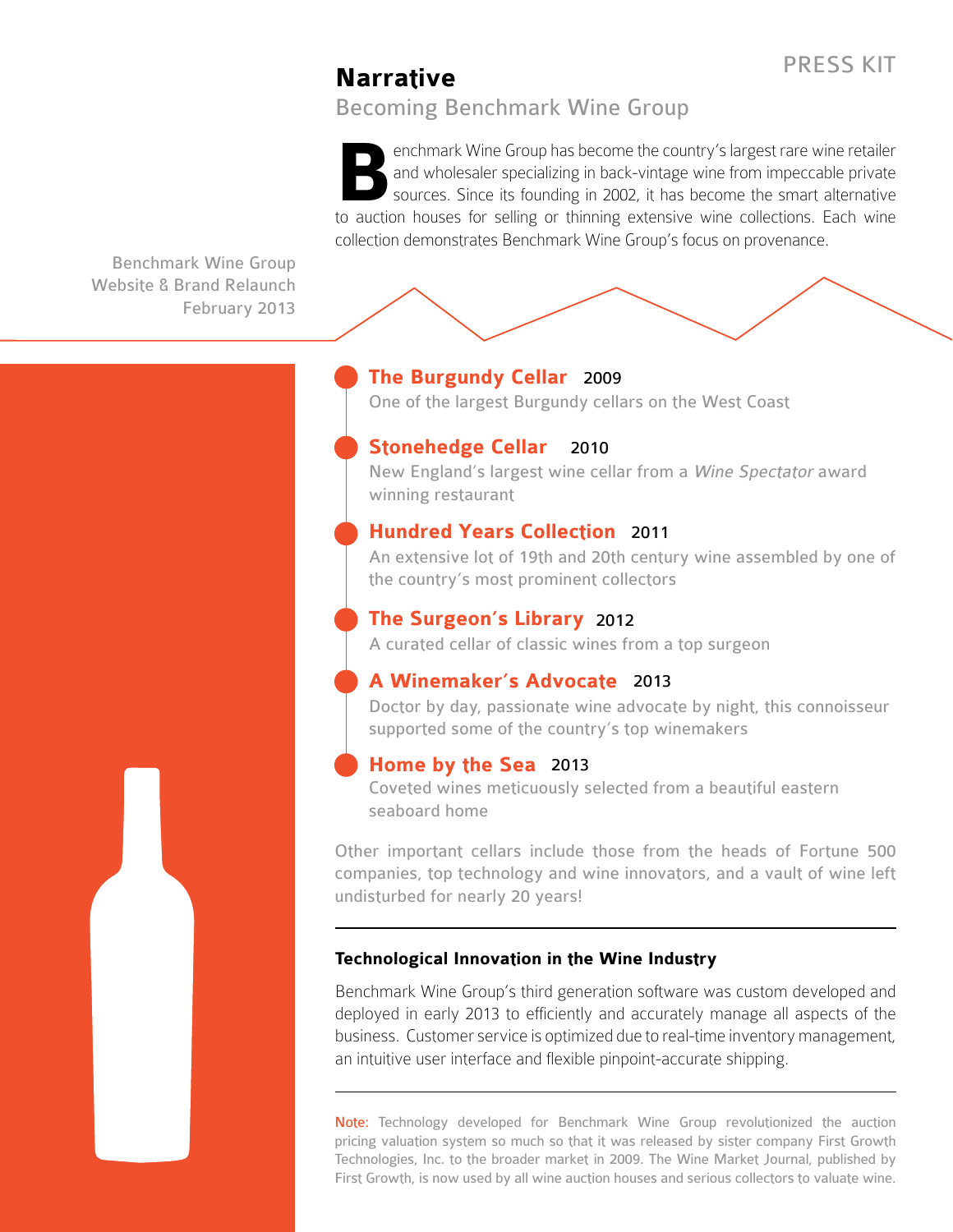

# **David Parker Meet the Team** CEO / Owner

lkroll@benchmarkwine.com

ave Parker founded Benchmark Wine Group in 2002 after having a successful history of high-tech ventures. With a unique blend of ave Parker founded Benchmark Wine Group in 2002 after having a successful history of high-tech ventures. With a unique blend of talents, plus wine and high-tech industry contacts, he has succeeded in bridging the gap between high-quality wine producers and well-informed fine wine collectors and connoisseurs. An avid wine collector, David has been involved in the wine industry since 1987 owning commercial vineyards in Geyserville, California and in the Eola Hills of Oregon and is a partner in Parker Family Vineyards, Inc. He and his wife Sandy Sturrus Parker have four children and live in the Pacific Northwest.



#### **Lindsay Kroll**

#### Vice President of Operations

indsay is responsible for thinking outside of the box, leading the team with a smile and encouraging words. The Napa native began her career in human resources at North Bay Indsay is responsible for thinking outside of the box, leading the team with a smile and<br>encouraging words. The Napa native began her career in human resources at North Bay<br>Bancorp, where she started as the corporate train Director. In 2007 she followed her dreams of owning her own business launching both Cake Plate Boutique and Lindsay Kroll HR Consulting, where she offered her services as a human resource manager. Lindsay began working with Benchmark as a consultant but became passionate about the direction the company was going and joined the team full time in 2011. Lindsay received her Bachelor of Arts degree in sociology from University of Boulder, her Master's in education from Dominican University, and is certified in human resources.

#### kformento@benchmarkwine.com

dbock@benchmarkwine.com



#### **Kari Formento**

#### Director of Acquisitions & Marketing

ari is responsible for keeping the team within the lines and is a model that the proof is always<br>in the pudding. Kari started her career in the art world. After graduating with a Bachelor of Arts in the pudding. Kari started her career in the art world. After graduating with a Bachelor of Arts degree in art and art history from UCLA, she worked at the Getty Museum as a docent. In an effort to pay her bills, she became the manager of the fine dining restaurant at the Getty Museum. She quickly fell in love with building the wine list and growing the wine tasting menu program. Kari moved to Napa Valley to pursue a career in wine, and landed at Benchmark in 2005. Starting in sales and marketing, she quickly progressed into the acquisitions department. She prides herself in learning the fine wine business from the ground up.



### **Dan Bock**

#### Director of Sales

**D** an is known for pushing the limits and always being one step ahead of the curve. Dan found wine through travel. Early in his career he grew a small Asian travel company, which gave him wine through travel. Early in his career he grew a small Asian travel company, which gave him exposure to wine and culinary arts. He later transitioned to hospitality working at two Starwood Hotels and Resorts. Later, Dan opened the Westin Monache Resort in Mammoth Lakes, CA. While there, he established the hotel's "White Bark Restaurant" wine list. His success at the Monache opened doors. In 2008, he moved to Napa Valley to become the Director of Sales and Marketing for the Westin Verasa Napa Hotel. Dan brought his hospitality and sales expertise to the Benchmark team in 2012, where he continues to pursue his passion for wine hands on. Dan graduated from Northern Arizona University in 1997 with a Bachelor of Arts in advertising, communications and an emphasis in marketing.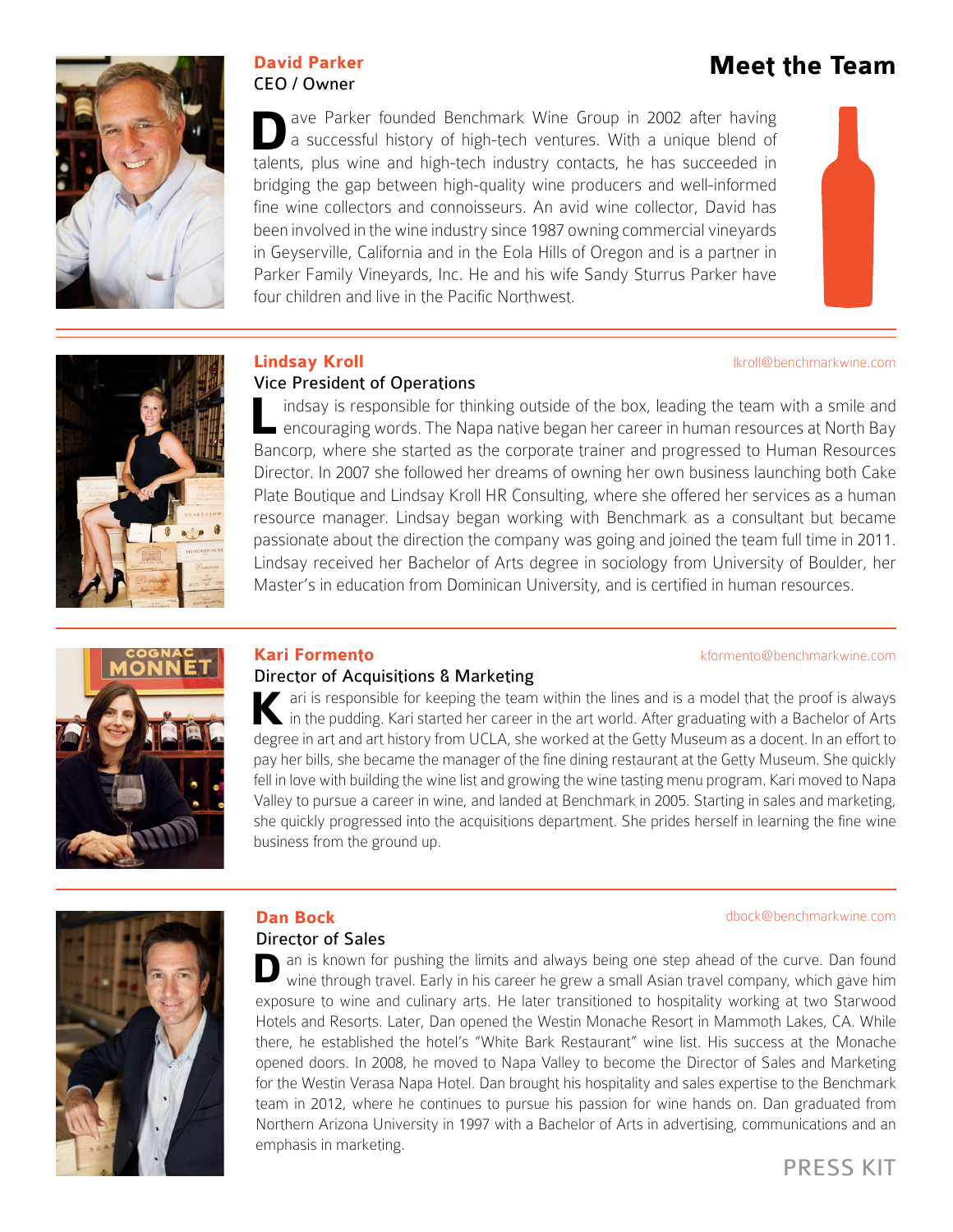# **Testimonials "**

#### **Collectors**

I am just writing to tell you **WOW**. Fabulous choices on the last order. Our business guests were stunned, over the top excited and couldn't believe we could obtain those wines. So, thank you, thank you, thank you. You are the best."

#### **Linda in Fairfield, California** July 16, 2013

I am impressed with Benchmark's service and reliability. I enjoy doing business with companies that have accurate information on their website and do what they say they will do. While it sounds simple, many of your competitors can't manage it. Well done. You have a "raving fan" in Hickory NC."

#### **Phil in Hickory, North Carolina** April 16, 2013

Thank you for the smooth service!" **Carsten in Munich, Germany** January 7, 2013



#### **Wineries**

I just wanted to send a quick thanks for the beautiful description you gave of the 2008 IX Estate Red. It's one of those wines that took all my heart and soul to make, and it's a great feeling knowing it's appreciated."

#### **Allison Tauziet, Winemaker, Colgin Cellars** October 24, 2013

Benchmark always has a fantastic selection of world-class wines, and I am comfortable knowing that they've acquired these wines from collections that have been very well cared-for. I can be sure that the wine I buy from Benchmark has good provenance and will be in excellent condition, which is especially important with more valuable and pedigreed bottles of wine."

#### **Todd Alexander, Bryant Family Wines** November 11, 2013

# **Restaurants & Retail "**

You guys give killer service." **Michael Anderson, The Village Pub, San Francisco** January, 17, 2013

You are the 'good guys' in the wine industry." **Christopher Klingenstein, Domaine Chicago** September 27, 2013

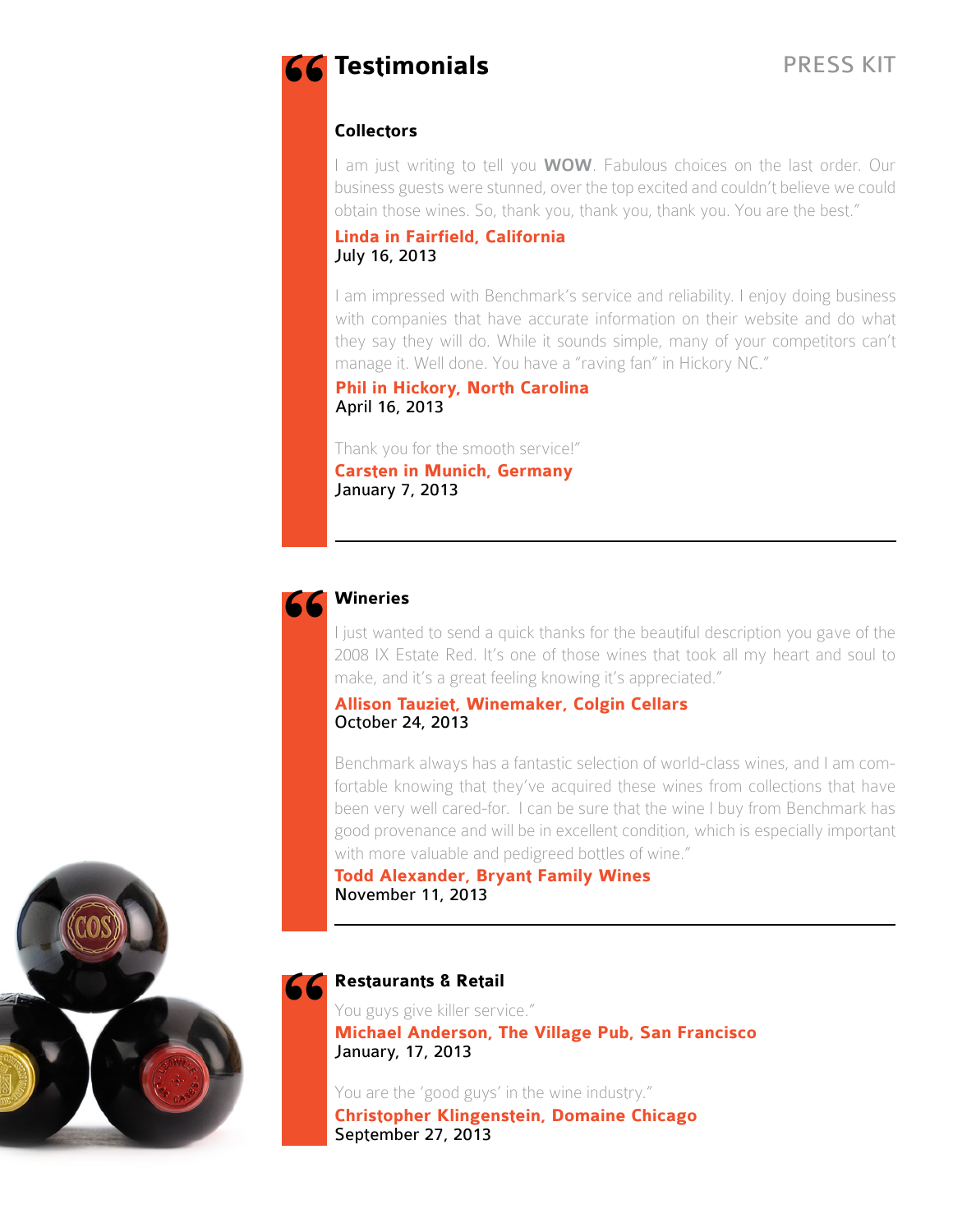## **In the Story**

#### **Great stories for the wine enthusiast**

## **Wine as a Liquid Asset**

#### When gold, silver and real-estate plummet, invest in wine.

Ulliberum solorem que con pos debis quatis elibusa ntiassitio conseque eum venet, consequunt apit ius

Dus eat aut magnatas re suntur, con aut es et re quist archil et volorio ommoloreris eos aperuptate consero exped qui reritiaspid mil modicil ma nsequia doluptatate que poratias dus consequi ad magnis custotaspid volut haribus magnat. eture, cum a volore, aut imusa consed quiberatur alic tem et as ist venetus

PRESS KIT

#### **Topic: Wine as an Investment**

## **Make Your Big Night One to Remember with Wines Almost as Momentous as the Occasion**

You wouldn't settle for your wedding dress, so why settle for quaffable wine. Impress your guests with wines they're bound to rave about for years to come.

Dus eat aut magnatas re suntur, con aut es et re quist archil et volorio ommoloreris eos aperuptate consero

exped qui reritiaspid mil modicil ma nsequia doluptatate que poratias dus consequi ad magnis custotaspid volut haribus magnat. eture, cum a volore, aut imusa consed quiberatur alic tem et as ist venetus Ulliberum solorem que con pos debis quatis elibusa ntiassitio conseque eum venet, consequunt apit ius

#### **Topic: Wedding Wines**

### **Impress your Guests with these Rare Wine Finds** They'll be begging for your entertaining secrets before the night is through.

Dus eat aut magnatas re suntur, con aut es et re quist archil et volorio ommoloreris eos aperuptate consero

AL BLA

Classé

**MATEAU CHEVAL BLAN** 

Grand Cru Classe

**Grand** 

exped qui reritiaspid mil modicil ma nsequia doluptatate que poratias dus consequi ad magnis custotaspid volut haribus magnat. eture, cum a volore, aut imusa consed quiberatur alic tem et as ist venetus Ulliberum solorem que con pos debis quatis elibusa ntiassitio conseque eum venet, consequunt apit ius

#### **Topic: Entertaining made easy**

## **Give Your Child a Gift to Remember, One that Ages with Them**

Imagine your child's 21st birthday, enjoying a bottle from their vintage. The do's and don'ts of procuring wine features.

volut haribus magnat.

Dus eat aut magnatas re suntur, con aut es et re quist archil et volorio ommoloreris eos aperuptate consero exped qui reritiaspid mil modicil ma nsequia doluptatate que poratias Ulliberum solorem que con pos debis quatis elibusa ntiassitio conseque eum venet, consequunt apit ius eture, cum a volore, aut imusa consed

dus consequi ad magnis custotaspid quiberatur alic tem et as ist venetus

#### **Topic: New addition to the family**